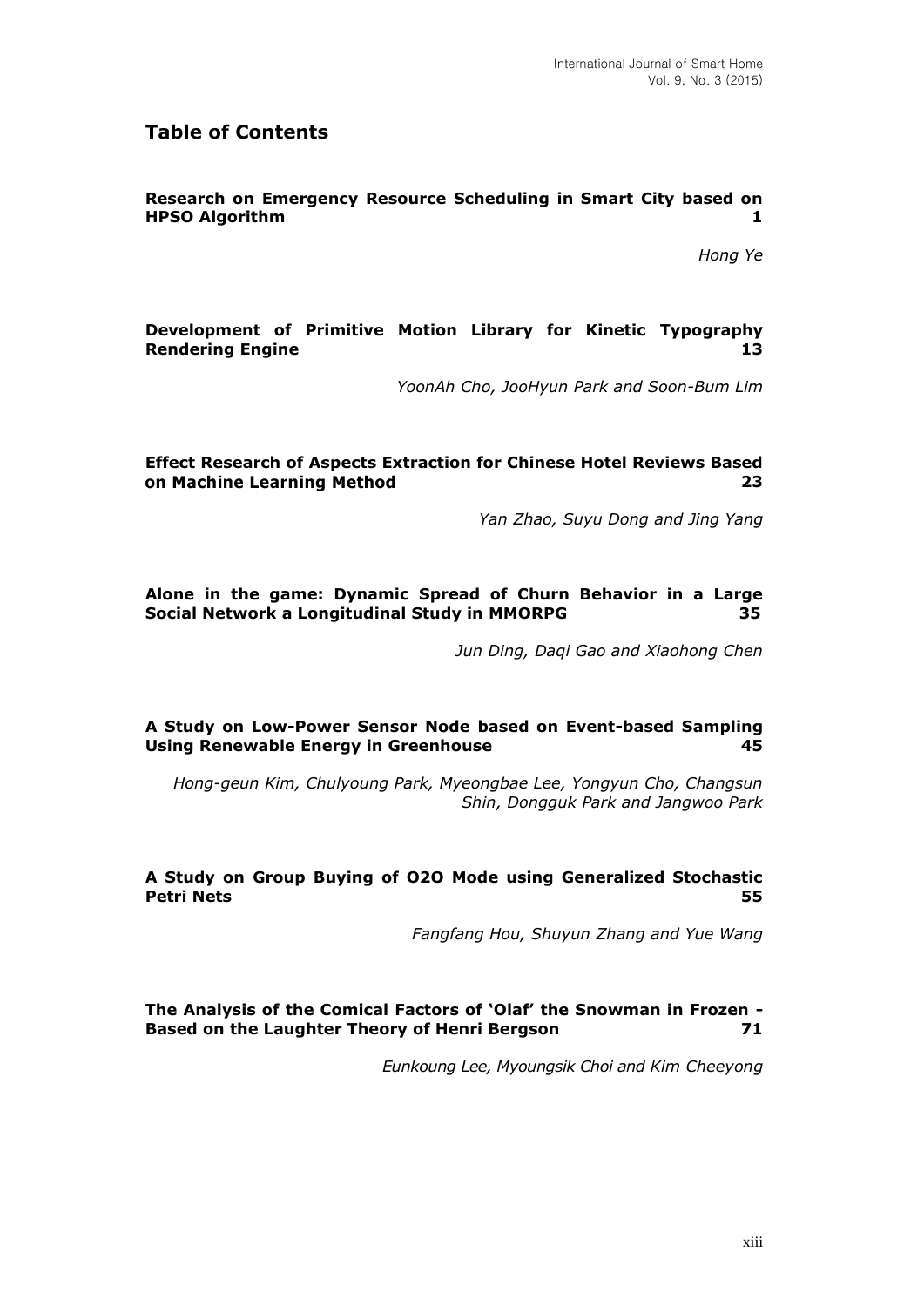# **Research on Building Customized Furniture Product Model and Assembly Sequence 83**

*Qi Yue and Yang Sun*

# **The Design of System about Cow Activity Based on SVM 91**

*Weizheng Shen, Congcong Chen, Shuang Zheng, Shanjun He and Mingda Li*

#### **An Effective Self-test Scheduling for Realtime Processor based System 101**

*J. V. N. Ramesh, B. Naresh Kumar Reddy, V. V. Murali Krishna, B. M. Kumar Gandhi, V. Shiva and M. Dronika Devi*

# **Research on Several Multicast Routing Algorithms 113**

Dai Yin-fei<sup>a</sup> and Liu Ming-hui

# **Development of Emulator for CSS3 Extension to Represent Web Contents on Stereo Device 123**

*Hee-Jin Lee, Hyun-Jeong Yim and Soon-Bum Lim*

# **The Role of Switching Costs in O2O Platforms: Antecedents and Consequences 135**

*Minghui Kang, Yiwen Gao, Tao Wang and Meng Wang*

# **The [Construction](javascript:showjdsw() of the [Animal Husbandry](javascript:showjdsw() Information System Based on the Technology of [Map Conflation](http://dict.cnki.net/dict_result.aspx?searchword=%e5%9c%b0%e5%9b%be%e5%90%88%e5%b9%b6&tjType=sentence&style=&t=map+conflation) 151**

*Yue Guo, Zhongbin Su, Weizheng Shen, Zhipeng Guo and Qingming Kong*

#### **IoT-based Intelligent for Fire Emergency Response Systems 161**

*Chang-Su Ryu*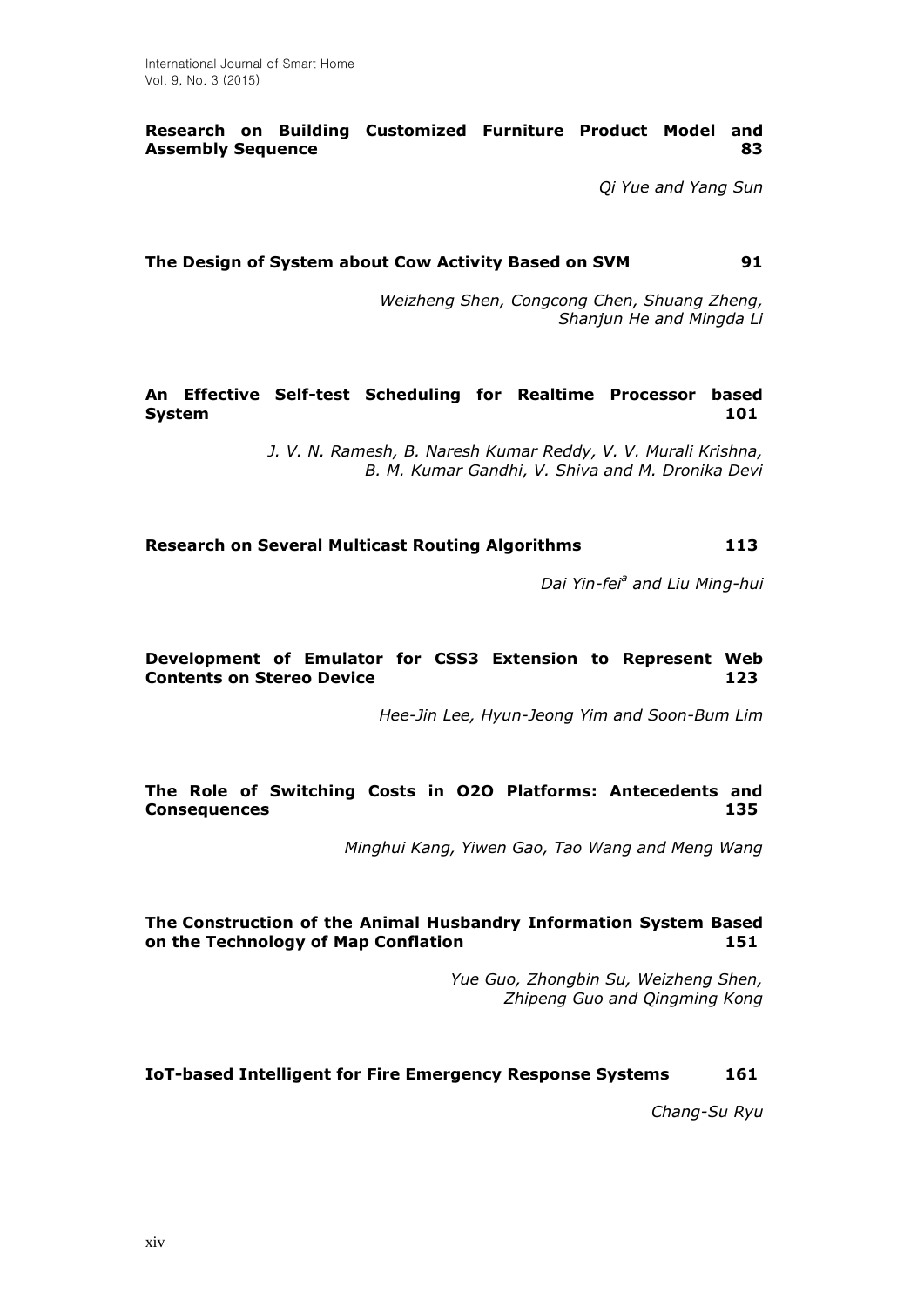#### **Forest Fire Monitoring Based on Mixed Wireless Sensor Networks 169**

*Teng Ma, Yun Liu, Junsong Fu and Ya Jing*

# **A Common Data Storage Solution for SE-based Membership Card Applications 185**

*Jianchao Luo and Zhijie Qiu*

#### **Remotely Controlled Management on a Small Firewall Server Using a Virtual Server 195**

*NamHo Kim*

# **Research on Improved Firefly Optimization Algorithm Based on Cooperative for Clustering 205**

*Zhao Hongwei, Tian Liwei and Wang Dongzheng*

#### **Developing and Evaluating Mobile Sensing for Smart Home Control 215**

*Rischan Mafrur, Priagung Khusumanegara, Gi Hyun Bang, Do Kyeong Lee, I Gde Dharma Nugraha and Deokjai Choi*

#### **Research on the Construction of the High-efficiency Modern Agricultural Demonstration Park 231**

*Lilei Zhang, Shaowei Zhang and Lifang Qiao*

# **Life Cycle Cost Prediction for Rolling Stocks in Maintenance Phase Based on VBA Language Program 239**

*Jiamin Fang and Lin Ji*

#### **An Intelligent Analysis and Mining System for Urban Lighting Information 253**

*Guanlin Chen, Erpeng Wang, Xinxin Sun and Yanqiang Tang*